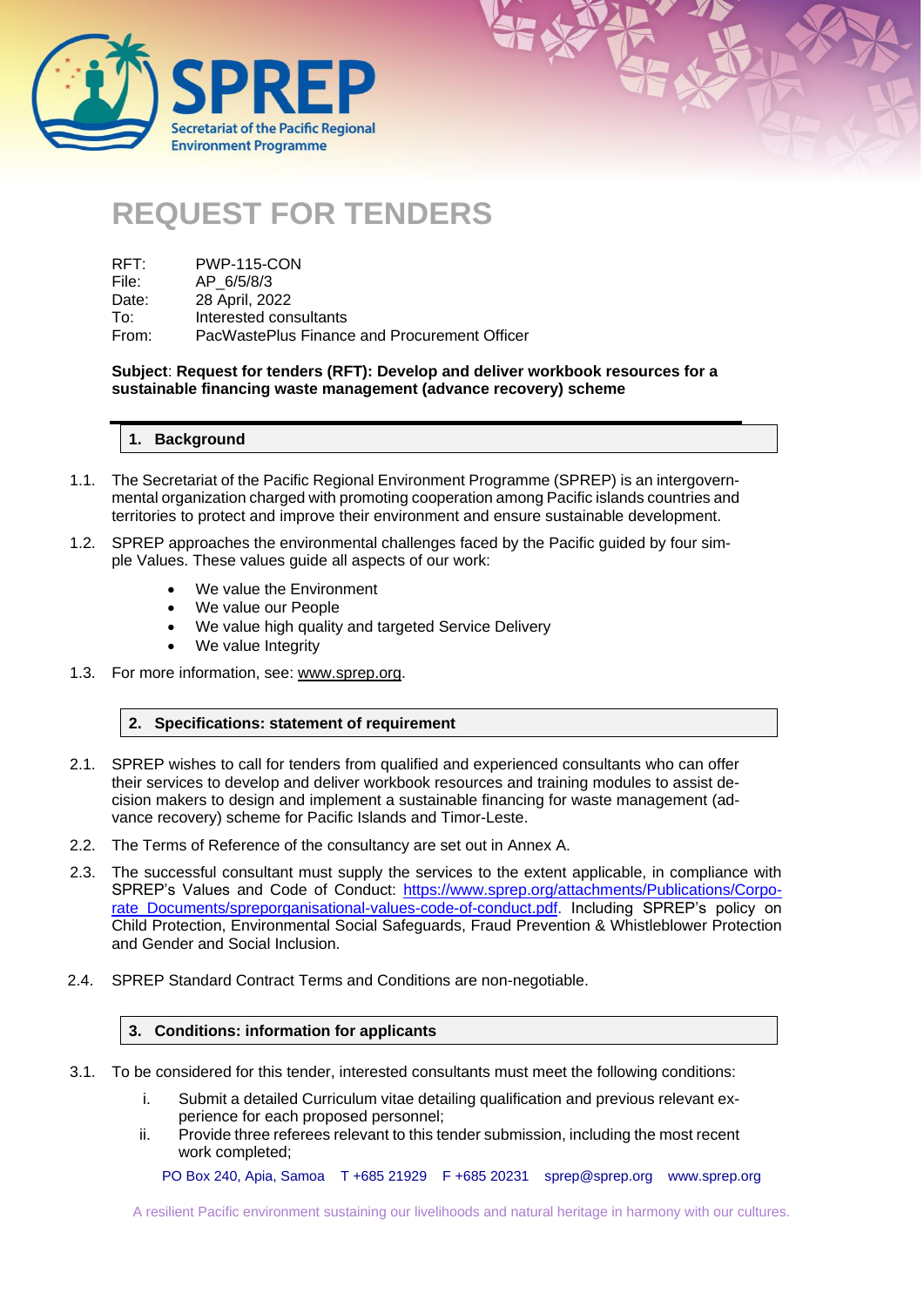

- iii. Provide examples of past related work outputs;
- iv. Complete the **tender application form** provided *(Please note you are required to complete in full all areas requested in the Form, particularly the Statements to demonstrate you meet the selection criteria – DO NOT refer us to your CV. Failure to do this will mean your application will not be considered).*

*For the Technical and Financial proposals you may attach these separately.* 

- v. Submissions must include a **TECHNICAL PROPOSAL** that includes a detailed work plan, methodology schedule of activities, and other items deemed necessary by the tenderer;
- vi. Submissions must include a **FINANCIAL PROPOSAL** that has an annotated budget listing for each task as required of the scope of works; and
- vii. Provide a copy of valid business registration/license.
- 3.2 Tenderers must declare any areas that may constitute conflict of interest related to this tender and sign the **conflict of interest form** provided.
- 3.3 **Tenderer is deemed ineligible due to association with exclusion criteria, including**  bankruptcy, insolvency or winding up procedures, breach of obligations relating to the payment of taxes or social security contributions, fraudulent or negligent practice, violation of intellectual property rights, under a judgment by the court, grave professional misconduct including misrepresentation, corruption, participation in a criminal organisation, money laundering or terrorist financing, child labour and other trafficking in human beings, deficiency in capability in complying main obligations, creating a shell company, and being a shell company.
- 3.4 Tenderer must sign a declaration of **honour form** together with their application, certifying that they do not fall into any of the exclusion situations cited in 3.3 above and where applicable, that they have taken adequate measures to remedy the situation.

#### **4. Submission guidelines**

- 4.1. Tender documentation should demonstrate that the interested consultant satisfies the conditions stated above and in the Terms of Reference and is capable of meeting the specifications and timeframes. Documentation must also include supporting examples to address the evaluation criteria.
- 4.2. Tender documentation should be submitted in English and outline the interested consultant's complete proposal:
	- a) **SPREP Tender Application form and conflict of interest form.** *(Please note you are required to complete in full all areas requested in the Form, particularly the Statements to demonstrate you meet the selection criteria – DO NOT refer us to your CV. Failure to do this will mean your application will not be considered).*

*For the Technical and Financial proposals you may attach these separately.* 

- b) **Honour form.**
- c) **Curriculum Vitae** of the proposed personnel to demonstrate that they have the requisite skills and experience to carry out this contract successfully.
- d) **Technical Proposal** which contains the details to achieve the tasks outlined in the Terms of Reference.
- e) **Financial Proposal** which outlines the costs involved in successfully delivering the project submitted in United States Dollars (USD) and inclusive of all associated taxes.

PO Box 240, Apia, Samoa T +685 21929 F +685 20231 [sprep@sprep.org](mailto:sprep@sprep.org) [www.sprep.org](http://www.sprep.org/)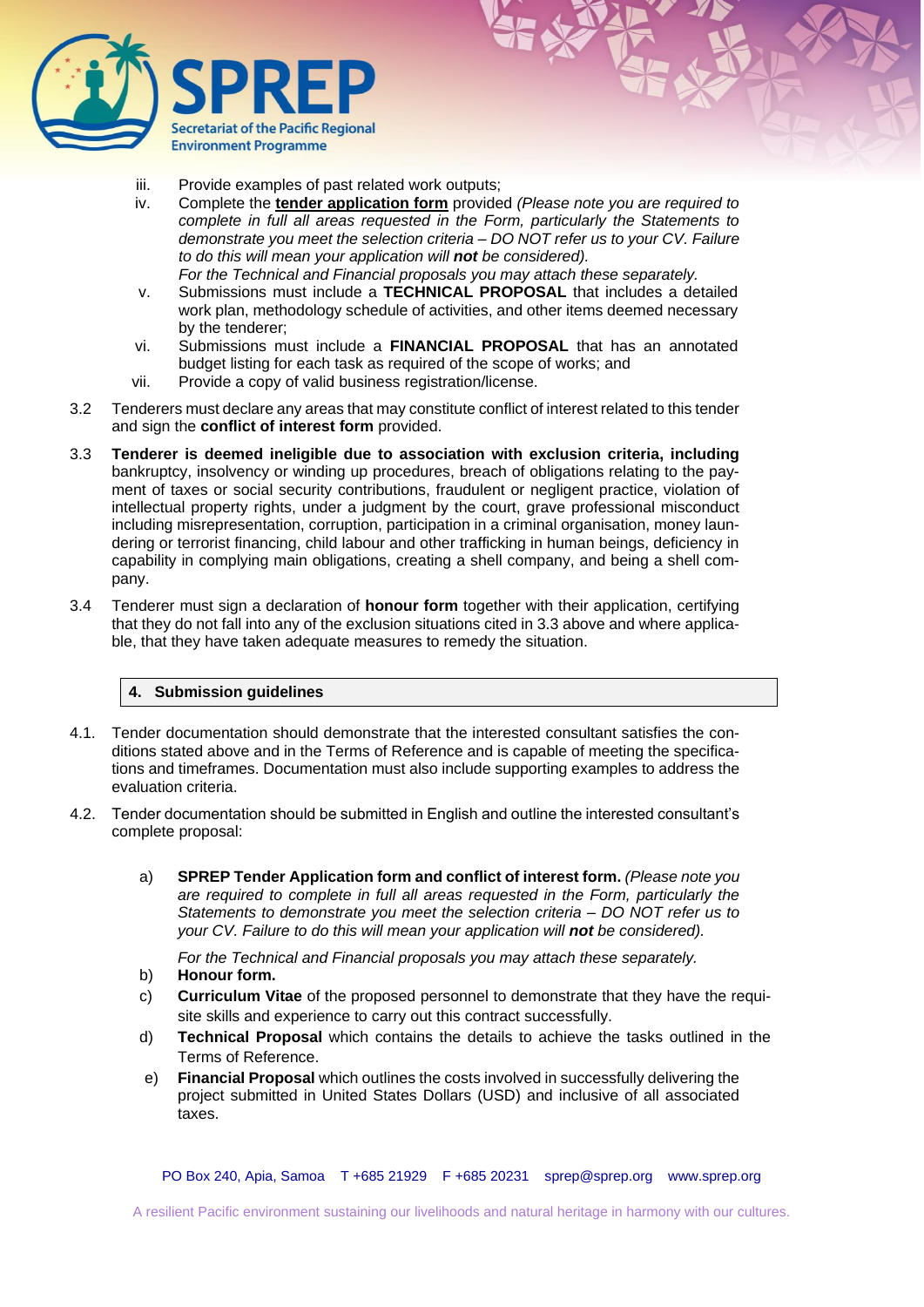

- 4.3. Provide three referees relevant to this tender submission, including the most recent work completed.
- 4.4. Tenderers/bidders shall bear all costs associated with preparing and submitting a proposal, including cost relating to contract award; SPREP will, in no case, be responsible or liable for those costs, regardless of the conduct or outcome of the bidding process.
- 4.5. The tenderer/bidder might be requested to provide additional information relating to their submitted proposal, if the Tender Evaluation Committee requests further information for the purposes of tender evaluation. SPREP may shortlist one or more Tenderers and seek further information from them.
- 4.6. The submitted tender proposal must be for the entirety of the Terms of Reference and not divided into portions which a potential tenderer/bidder can provide services for.
- 4.7 The Proposal must remain valid for 90 days from date of submission.
- 4.8 Tenderers must insist on an acknowledgement of receipt of tender.

### **5. Tender Clarification**

- 5.1. a. Any clarification questions from applicants must be submitted by email to [pwp.procure](mailto:pwp.procurement@sprep.org)[ment@sprep.org](mailto:pwp.procurement@sprep.org) before 11 May 2022. A summary of all questions received complete with an associated response posted on the SPREP website [www.sprep.org/tender](http://www.sprep.org/tender) by 13 May 2022.
	- b. The only point of contact for all matters relating to the RFT and the RFT process is the SPREP Procurement Officer.
	- c. SPREP will determine what, if any, response should be given to a Tenderer question. SPREP will circulate Tenderer questions and SPREP's response to those questions to all other Tenderers using the SPREP Tenders page (**<https://www.sprep.org/tenders>**) without disclosing the source of the questions or revealing any confidential information of a Tenderer.
	- d. Tenderers should identify in their question what, if any, information in the question the Tenderer considers is confidential.
	- e. If a Tenderer believes they have found a discrepancy, error, ambiguity, inconsistency or omission in this RFT or any other information given or made available by SPREP, the Tenderer should promptly notify the Procurement Officer setting out the error in sufficient detail so that SPREP may take the corrective action, if any, it considers appropriate.

#### **6. Evaluation criteria**

- 6.1. SPREP will select a preferred consultant on the basis of SPREP's evaluation of the extent to which the documentation demonstrates that the tenderer offers the best value for money, and that the tender satisfies the following criteria:
- 6.2. A proposal will be rejected if it fails to achieve 70% or more in the technical criteria and its accompanying financial proposal shall not be evaluated.

### **I. Technical Score – 90%**

PO Box 240, Apia, Samoa T +685 21929 F +685 20231 [sprep@sprep.org](mailto:sprep@sprep.org) [www.sprep.org](http://www.sprep.org/)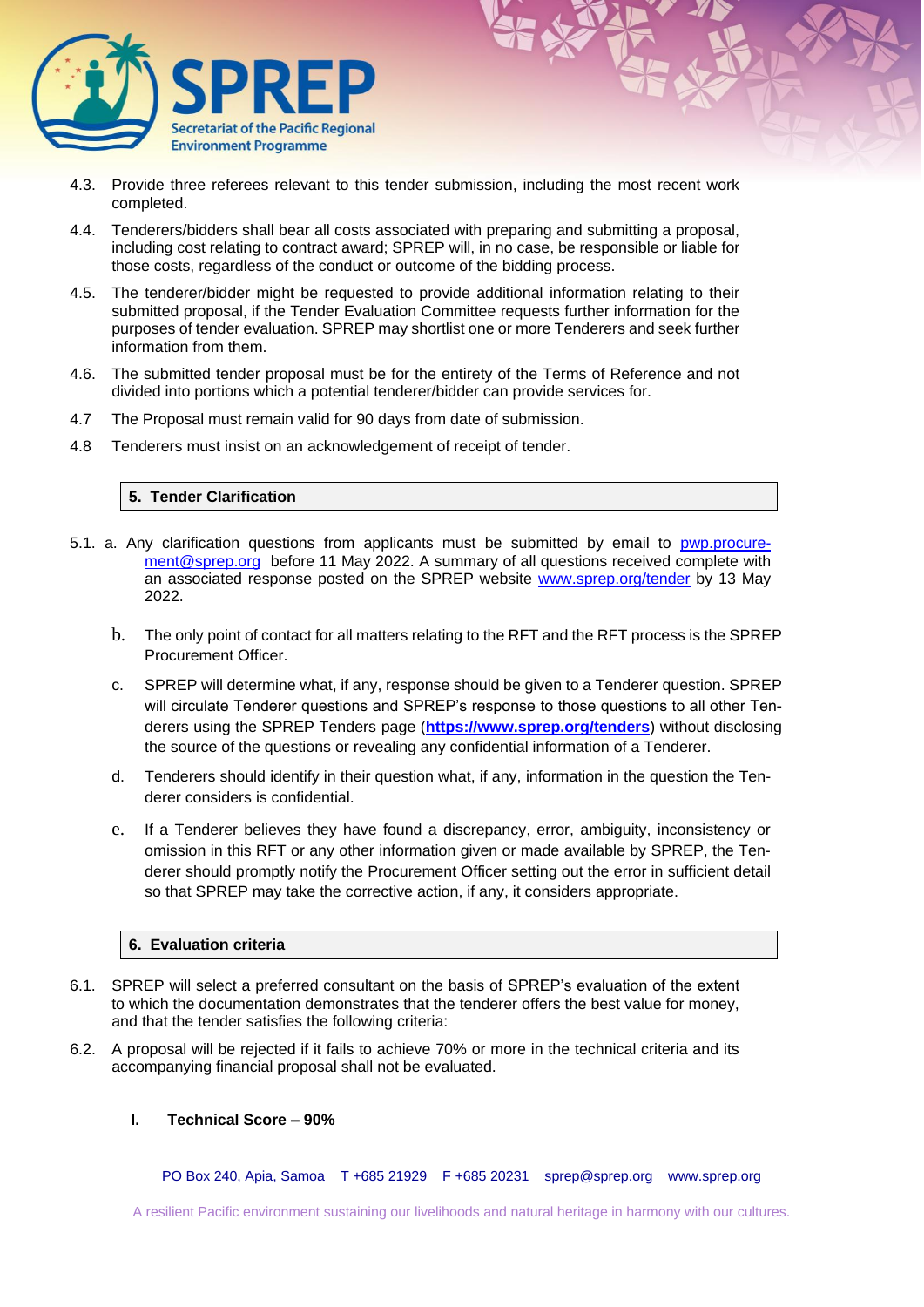

| Criteria                                    | <b>Detail</b>                                                                                                                                                                                          | Weighting |
|---------------------------------------------|--------------------------------------------------------------------------------------------------------------------------------------------------------------------------------------------------------|-----------|
| <b>Experience &amp;</b><br><b>Expertise</b> | Demonstrated experience establishing a Sustainable Financ-<br>ing system (Container Deposit / Advance Recovery Fee / Prod-<br>uct Stewardship / Waste Levy etc)                                        | 20%       |
|                                             | Demonstrated experience in the development and delivery of<br>effective training resources and modules (advantageous to de-<br>tail Pacific experience and e-learning module development)              | 15%       |
|                                             | Demonstrated experience in Small Island Developing States<br>(SIDS) presenting complex topics in simplified way (particularly<br>via remote platform) (advantageous to detail Pacific experi-<br>ence) | 10%       |
|                                             | Examples provided of past works relevant to this activity (links<br>to output reports or products that provide insight into research<br>approach and writing style)                                    | 5%        |
| <b>Methodology</b>                          | Proposed project methodology noting schedule, activities, con-<br>current or sequential development, engagement with country<br>representatives, etc.                                                  | 40%       |

## **II. Financial Score – 10%**

The following formula shall be used to calculate the financial score for ONLY the proposals which score 70% or more in the technical criteria:

Financial Score = a X 
$$
\frac{b}{c}
$$

Where:

a = maximum number of points allocated for the Financial Score

b = Lowest bid amount

c = Total bidding amount of the proposal

## **7. Variation or Termination of the Request for Tender**

- 7.1 a. SPREP may amend, suspend or terminate the RFT process at any time.
	- b. In the event that SPREP amends the RFT or the conditions of tender, it will inform potential Tenderers using the SPREP Tenders page (**<https://www.sprep.org/tenders>**).
	- c. Tenderers are responsible to regularly check the SPREP website Tenders page for any updates and downloading the relevant RFT documentation and addendum for the RFT if it is interested in providing a Tender Response.
	- d. If SPREP determines that none of the Tenders submitted represents value for money, that it is otherwise in the public interest or SPREP's interest to do so, SPREP may terminate this RFT process at any time. In such cases SPREP will cancel the tender, issue a cancellation notice and inform unsuccessful bidders accordingly.

PO Box 240, Apia, Samoa T +685 21929 F +685 20231 [sprep@sprep.org](mailto:sprep@sprep.org) [www.sprep.org](http://www.sprep.org/)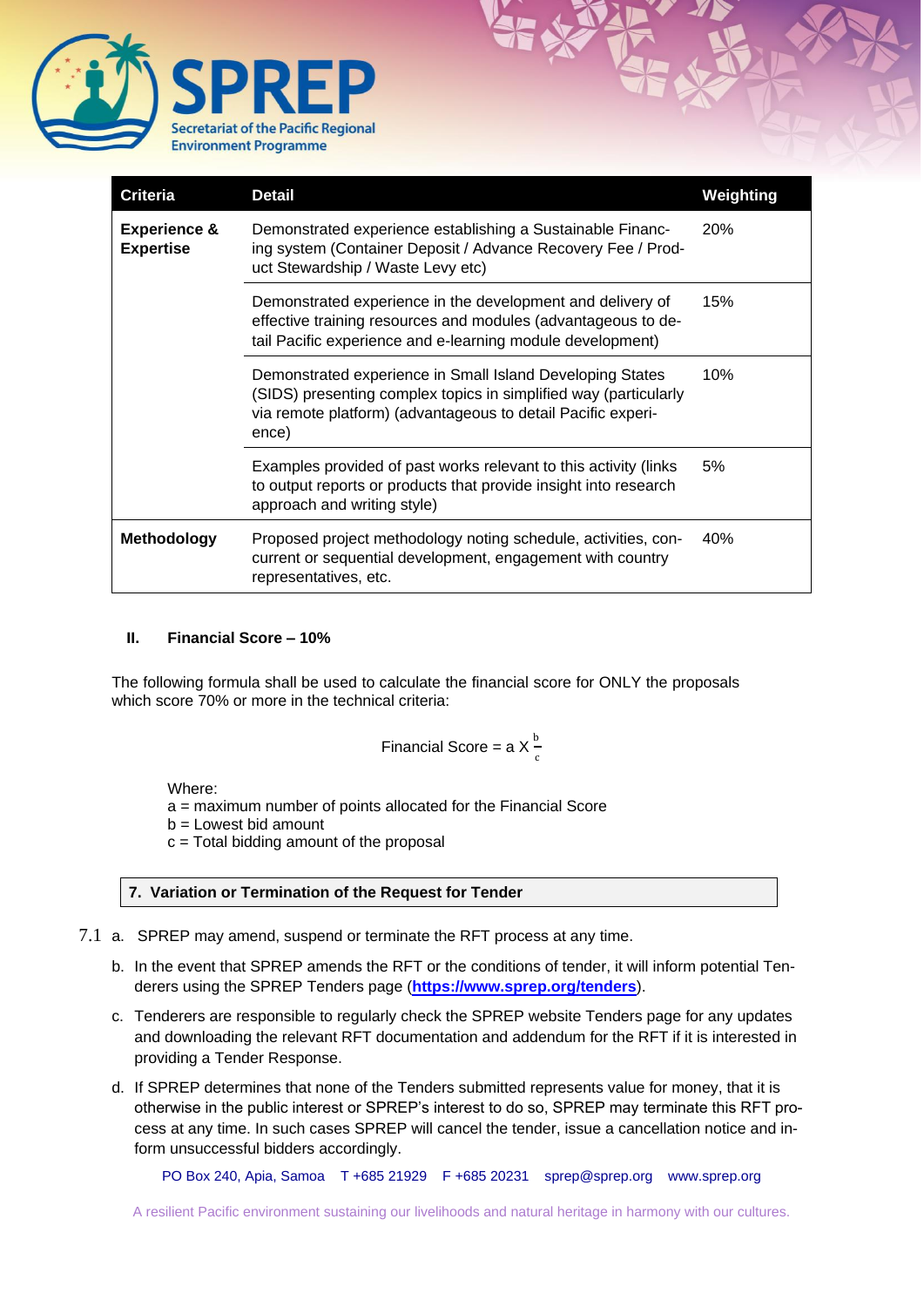

## **8. Deadline**

- 8.1. **The due date for submission of the tender is: 20 May 2022, midnight (Apia, Samoa local time).**
- 8.2. Late submissions will be returned unopened to the sender.
- 8.3 Please send all tenders clearly marked 'RFT 'PWP-115-CON: **Develop and deliver workbook resources for a sustainable financing waste management (advance recovery) scheme'**
	- Mail: SPREP Attention: Procurement Officer PO Box 240 Apia, SAMOA Email: [tenders@sprep.org](mailto:tenders@sprep.org) (MOST PREFERRED OPTION) Fax: 685 20231 Person: Submit by hand in the tenders' box at SPREP reception, Vailima, Samoa.
	- Note: Submissions made to the incorrect portal will not be considered by SPREP. If SPREP is made aware of the error in submission prior to the deadline, the applicant will be advised to resubmit their application to the correct portal. However, if SPREP is not made aware of the error in submission until after the deadline, then the application is considered late and will be returned unopened to the sender.

SPREP reserves the right to reject any or all tenders and the lowest or any tender will not necessarily be accepted.

SPREP reserves the right to enter into negotiation with respect to one or more proposals prior to the award of a contract, split an award/awards and to consider localised award/awards between any proposers in any combination, as it may deem appropriate without prior written acceptance of the proposers.

**A binding contract is in effect, once signed by both SPREP and the successful tenderer. Any contractual discussion/work carried out/goods supplied prior to a contract being signed does not constitute a binding contract.** 

**For any complaints regarding the Secretariat's tenders please refer to the Complaints section on the SPREP website** <http://www.sprep.org/accountability/complaints>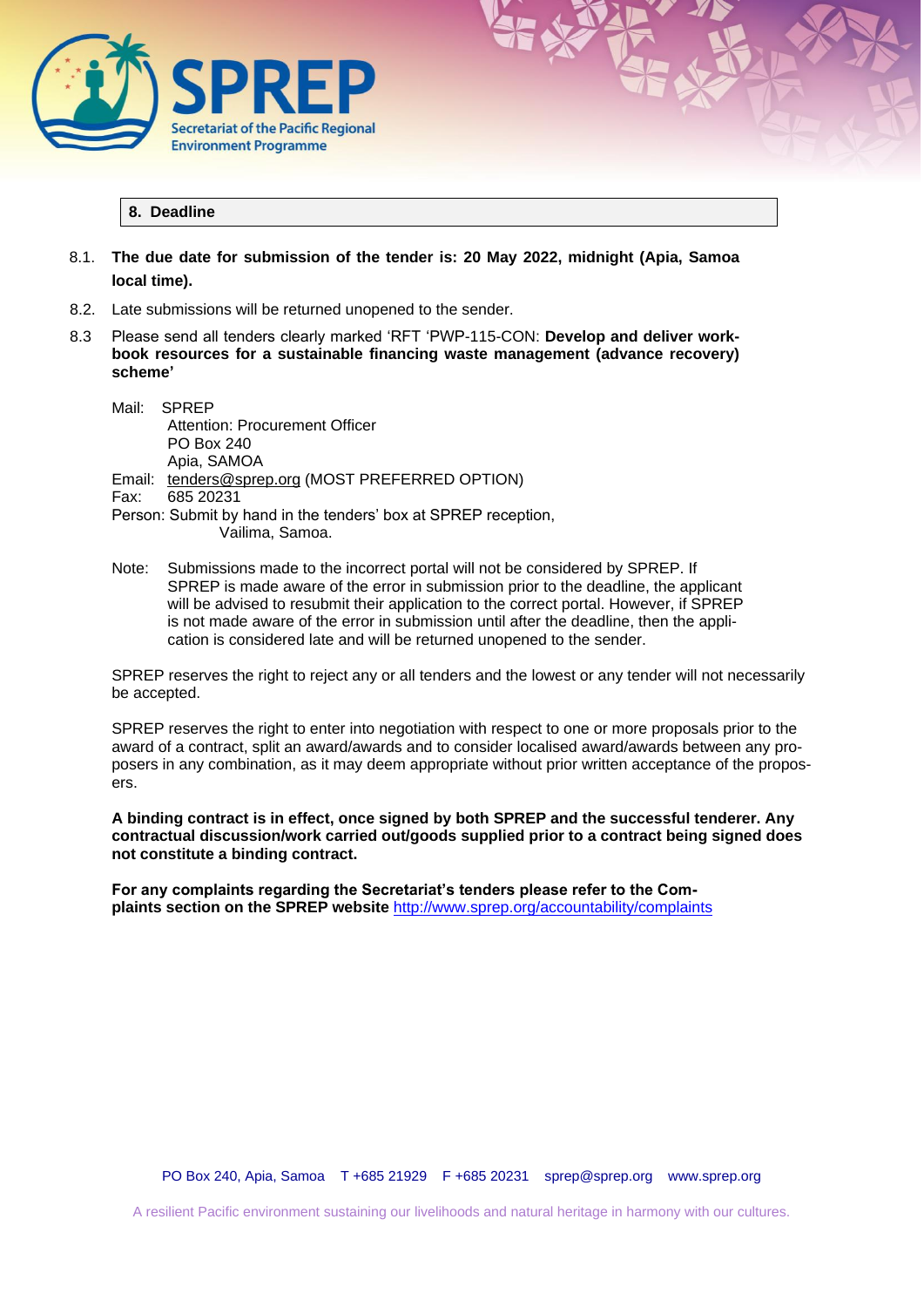

# **Annex A: Terms of Reference**

## **Develop and Deliver: Workbook Resources and Training Modules to assist Decision Makers to Design and Implement a Sustainable Financing for Waste Management (Advance Recovery) Scheme - Pacific Island Countries & Timor-Leste**

## **1. BACKGROUND**

The Secretariat of the Pacific Regional Environment Programme (SPREP) is working with the European Union's Delegation to the Pacific, and 14 Pacific Island Countries and Timor-Leste to undertake the PacWastePlus Programme (the Project) which seeks to improve and enhance waste management activities and the capacity of governments, industry, and communities to manage waste to reduce the impact on human health and the environment.

PacWastePlus seeks to generate improved economic, social, health and environmental benefits for Pacific Island Countries arising from stronger regional economic integration and the sustainable management of natural resources and the environment. The programme activities will be designed to assist Countries to ensure the safe and sustainable management of waste with due regard for the conservation of biodiversity, reduction of marine litter, health and well-being of Pacific Island communities, and climate change mitigation and adaptation requirements.

Activities for PacWaste Plus will focus on targeted priority waste streams which are: hazardous wastes (specifically **asbestos, e-waste** and **healthcare waste**); solid wastes (specifically **recyclables, organic waste, disaster waste, and bulky waste**); and related aspects of **wastewater** (water impacted by solid waste).

Pacific Islands Countries (PICs) participating in the PacWastePlus programme are: Cook Islands, Democratic Republic of Timor-Leste, Federated States of Micronesia, Fiji, Kiribati, Nauru, Niue, Palau, Papua New Guinea, Republic of Marshall Islands, Samoa, Solomon Islands, Tonga, Tuvalu, and Vanuatu.

## **2. INTRODUCTION TO PROJECT**

Pacific Island Countries are faced with the increasing issue of low-value recyclable materials filling dumpsites and building up in stockpiles. Consumer items are imported into the islands but there are currently limited financially viable options for their end-of-life (EOL) collection, processing, and export.

Countries in the Pacific are increasingly viewing Sustainable Financing Deposit and Fee Systems (also known as Advance Recovery Fees and Deposits (ARFD), Container Deposit, Buy-back schemes, Extended Producer/Importer Responsibility, Product Stewardship, Waste Levy, etc.) to provide a self-financing system to enable the long-term collection, processing, and export of recyclable items, including beverage containers, e-waste, and EOL whiteware and vehicles.

Five Pacific Countries have schemes in operation (Federated States of Micronesia, Kiribati, Palau, Republic of Marshal Islands, and Tuvalu) and seven others are working with PacWastePlus and have commenced the initial stages of system design and feasibility.

To assist countries to design their Advance Recovery Fees and Deposits scheme, PacWastePlus has developed several resources, including:

- [21 Step Pathway to Sustainable Financing / ARFD Implementation](https://pacwasteplus.org/resources/pathway-for-a-sustainable-financing-mechanism/) (endorsed by Pacific Leaders at the 2021 SPREP Meeting);
- Toolkit resources to Considering Gender Equality Disability Social Inclusion in Sustainable Financing scheme design (expected to be published in June 2022);
- Nine Feasibility Studies complete by PacWastePlus on the implementing or expansion of ARFD Schemes in Cook Islands, Nauru, Niue, Kiribati, Papua New Guinea, RMI, Samoa, Solomon Islands, and Vanuatu; and
- "Design it Yourself" resources to assist with initial stages of designing an ARFD

PO Box 240, Apia, Samoa T +685 21929 F +685 20231 [sprep@sprep.org](mailto:sprep@sprep.org) [www.sprep.org](http://www.sprep.org/)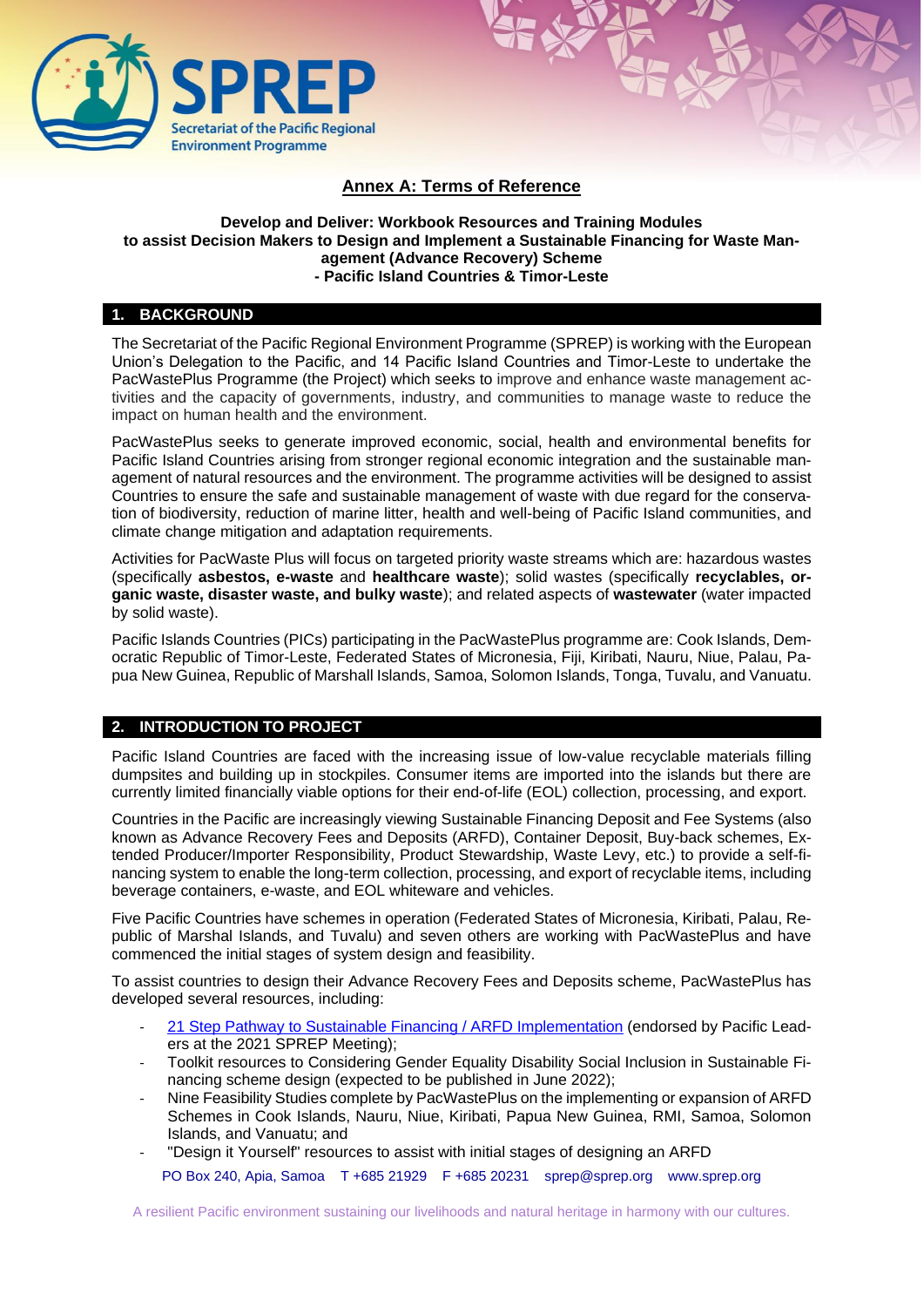

- **[1. Guidance on the 21 Step Pathway -](https://pacwasteplus.org/resources/ard-guiding-documents-toolkit-step-1-implementing-an-ardf-guidance-on-the-21-step-pathway/) Decisions and Actions Needed**
- **[2. ARFD Policy and Drafting Instructions](https://pacwasteplus.org/resources/step-2-determining-scheme-partners-roles-and-responsibilities/)**
- [3. Designing an ARFD Scheme -](https://pacwasteplus.org/resources/step-3-build-it-yourself-designing-an-arfd-scheme-key-questions-and-decisions/) Key Questions Decision
- [4. Determining Scheme Partners –](https://pacwasteplus.org/resources/step-4-example-table-of-contents-for-arfd-policy-and-drafting-instructions/) Roles and Responsibilities
	- 5. Build it yourself- [Guidance to Draft an ARFD Policy](https://pacwasteplus.org/resources/step-5-build-it-yourself-guidance-to-drafting-arfd-policy/)

Other donors in the Pacific, including J-PRISM II, SWAP, GEF ISLANDS, have also developed guiding resources and are providing support to Pacific countries.

## **3. EXPECTED OUTCOME**

PacWastePlus seeks to compile and consolidate the findings and resources from existing documents into two practical resources that Pacific decision makers can utilise as they design and implement their own Sustainable Financing schemes. The two resources to be developed are:

- 1. A practical hands-on "Design it Yourself" Workbook to guide decision makers though the process and assist informed evidence-based decision-making and effective stakeholder consultation on the key components of ARFD design and implementation.
- 2. Training modules / material to guide completion of the "Design it Yourself" Workbook.

The intent of this work is to provide governments and decision makers with resources and information to follow a structured process and make evidence-based decisions during the design of a sustainable financing scheme to suit their specific context.

Specific outcomes are detailed in the following table.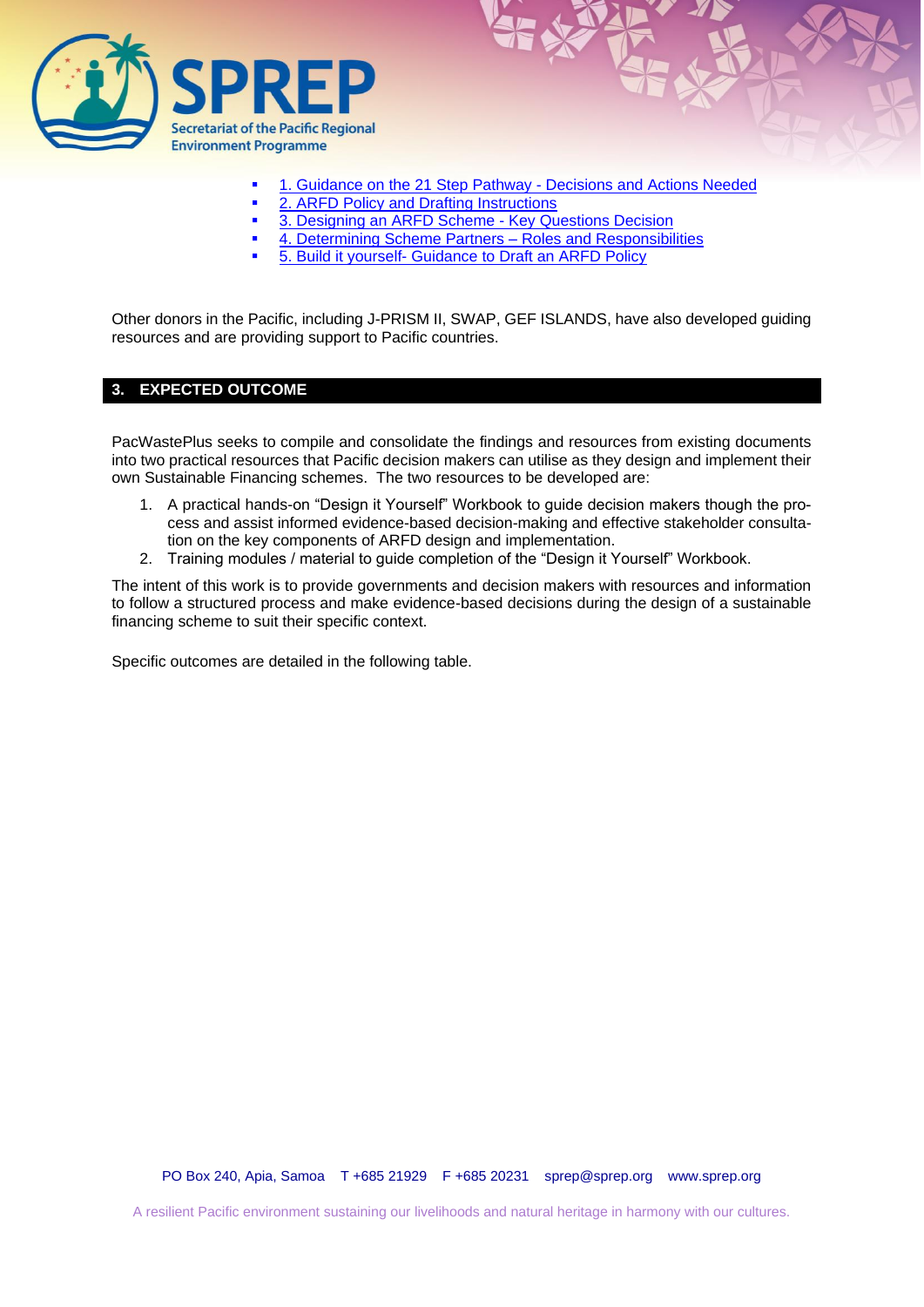# **4. SCOPE OF WORK**

The expected delivery of this consultancy will be developed in stages and is described in the following table.

# **Table 1: Scope of Work**

| <b>Phase</b>     | <b>Description</b>                                                                                                                                                                                                                                                                                                                                                                                                                                                                                                                                                                                                                                                                                                                                                                                                                                                                                                                                                                                            | <b>Documentation</b><br><b>SPREP will provide</b> | <b>Consultant Output</b>                                                                                                                                                                                                                                                                                                                                                                                                                                                                                                                                                                                                                                                                                                                                                                        |
|------------------|---------------------------------------------------------------------------------------------------------------------------------------------------------------------------------------------------------------------------------------------------------------------------------------------------------------------------------------------------------------------------------------------------------------------------------------------------------------------------------------------------------------------------------------------------------------------------------------------------------------------------------------------------------------------------------------------------------------------------------------------------------------------------------------------------------------------------------------------------------------------------------------------------------------------------------------------------------------------------------------------------------------|---------------------------------------------------|-------------------------------------------------------------------------------------------------------------------------------------------------------------------------------------------------------------------------------------------------------------------------------------------------------------------------------------------------------------------------------------------------------------------------------------------------------------------------------------------------------------------------------------------------------------------------------------------------------------------------------------------------------------------------------------------------------------------------------------------------------------------------------------------------|
| <b>Inception</b> | Lead an inception meeting with the PacWastePlus team<br>to discuss the delivery of the project, addressing all is-<br>sues likely to cause delays (risk management), and en-<br>sure a common understanding of the action, and required<br>outputs.<br>The Contractor shall create and submit to SPREP a Work<br>Plan that shall upon execution ensure effective delivery of<br>services under this contract.<br>The Draft Work Plan shall contain at a minimum:<br>Proposed time schedule and sequence of events<br>that the Contractor shall use to meet the contract<br>deliverables, including preparation stages, draft-<br>ing and review, training, site works, disposal, site<br>closure and consultations.<br>General description of the methods which the<br>Contractor proposes to adopt for executing the<br>contract.<br>Approach to be adopted for operator training ap-<br>propriate for the Pacific Island context.<br>Comprehensive risk plan to ensure effective de-<br>livery of services. | Nil                                               | <b>Inception meeting</b><br>Minutes of the inception meeting with confir-<br>mation of activities, and scope of work to be<br>developed and agreed by meeting participants<br>prior to commencement of any activities. The<br>Draft Work Plan will be presented and dis-<br>cussed at this meeting.<br><b>Draft Work Plan</b><br>Draft Work Plan highlighting how services will<br>be delivered under this contract delivered to<br>SPREP for its consideration and comment.<br><b>Final Work Plan</b><br>Final work plan incorporating revisions and ad-<br>dressing all comments by reviewers on the<br>draft work plan<br><b>Draft Report Structure (Phase II)</b><br>Draft outline of the Literature / Case-Study Re-<br>view Report, highlighting proposed topics,<br>structure, and flow. |
|                  | Any further details and information as SPREP may rea-<br>sonably require.                                                                                                                                                                                                                                                                                                                                                                                                                                                                                                                                                                                                                                                                                                                                                                                                                                                                                                                                     |                                                   |                                                                                                                                                                                                                                                                                                                                                                                                                                                                                                                                                                                                                                                                                                                                                                                                 |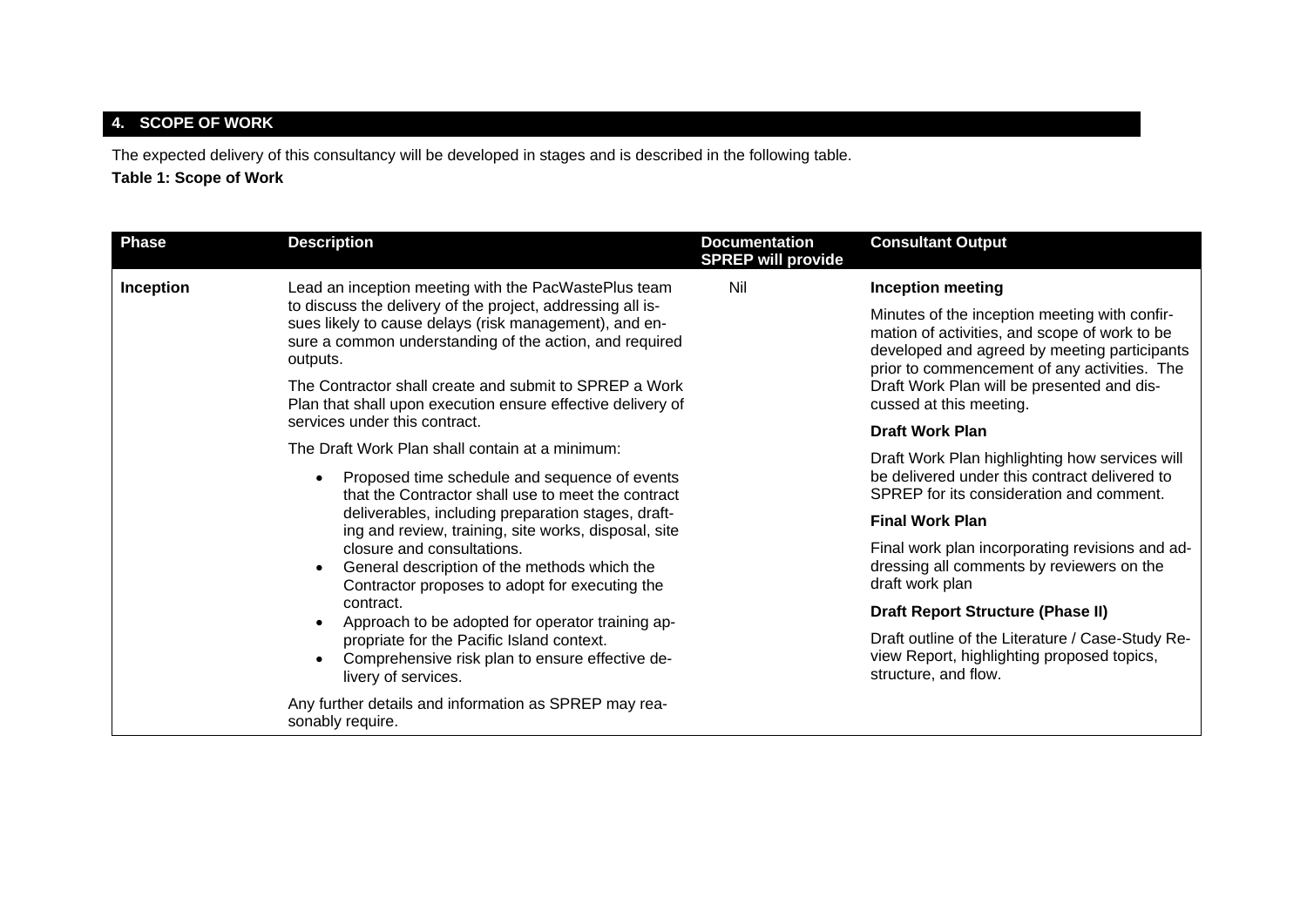| <b>Phase</b>                                                                 | <b>Description</b>                                                                                                                                                                                                                                                                                                                                                                                                                                                                                                                                                                                                                                                                                                                               | <b>Documentation</b><br><b>SPREP will provide</b>                                                                                                                                           | <b>Consultant Output</b>                                                                                                                                                                                                                                                                                                                                                              |
|------------------------------------------------------------------------------|--------------------------------------------------------------------------------------------------------------------------------------------------------------------------------------------------------------------------------------------------------------------------------------------------------------------------------------------------------------------------------------------------------------------------------------------------------------------------------------------------------------------------------------------------------------------------------------------------------------------------------------------------------------------------------------------------------------------------------------------------|---------------------------------------------------------------------------------------------------------------------------------------------------------------------------------------------|---------------------------------------------------------------------------------------------------------------------------------------------------------------------------------------------------------------------------------------------------------------------------------------------------------------------------------------------------------------------------------------|
| <b>Review existing and</b><br>proposed Sustaina-<br>ble Finance sys-<br>tems | Review existing and proposed Sustainable Finance sys-<br>tems in the Pacific region (including Australia and New<br>Zealand) and other Small Island Developing States,<br>PacWastePlus Feasibility Studies, and other donor re-<br>sources, and undertake stakeholder consultation as ap-<br>propriate, to complete a detailed analysis of the design<br>and operation of each scheme.<br>The outcome from this phase will be to identify the key el-<br>ements and decision points during the design and opera-<br>tion of existing and proposed schemes, and provide an<br>understanding of the information, considerations, and in-<br>fluences that factored into (or would be useful to be fac-<br>tored into) the making of key decisions. | 21-step path-<br>way<br>Toolkit: "Do it<br>yourself"<br>re-<br><b>sources</b><br><b>GEDSI</b><br>$\bullet$<br><b>Toolkit</b><br>9x<br>$\bullet$<br>PacWasteP-<br>lus Feasibility<br>studies | Draft Literature / Case-Study Review Re-<br>port<br>Draft Literature / Case-Study Review analys-<br>ing existing Sustainable Finance Systems and<br>associated resources, identifying key elements<br>and key decisions / considerations.<br>Final Literature / Case-Study Review Re-<br>port<br>Final Literature / Case-Study Review Report<br>addressing SPREPs comments on drafts. |
|                                                                              | The information gathered during this review phase will<br>provide an understanding of information and guidance<br>materials to be included in the "Design it Yourself" Work-<br>book (Phase III), to enable decision makers to design<br>their scheme to suit their specific context.                                                                                                                                                                                                                                                                                                                                                                                                                                                            |                                                                                                                                                                                             |                                                                                                                                                                                                                                                                                                                                                                                       |
|                                                                              | The review may include an analysis of, but not limited to,<br>the following components of each existing and proposed<br>scheme:<br>legislative arrangements of each system (how<br>system fits in legislative environment, how em-<br>powered, what Acts/Regulations reference sys-<br>tem);<br>scheme operation;<br>social considerations;<br>financial performance; and<br>recycling performance.                                                                                                                                                                                                                                                                                                                                              |                                                                                                                                                                                             |                                                                                                                                                                                                                                                                                                                                                                                       |
|                                                                              | The consultant is to describe in their methodology how<br>this information will be compiled, and whether (and how)<br>stakeholder consultation will be undertaken.                                                                                                                                                                                                                                                                                                                                                                                                                                                                                                                                                                               |                                                                                                                                                                                             |                                                                                                                                                                                                                                                                                                                                                                                       |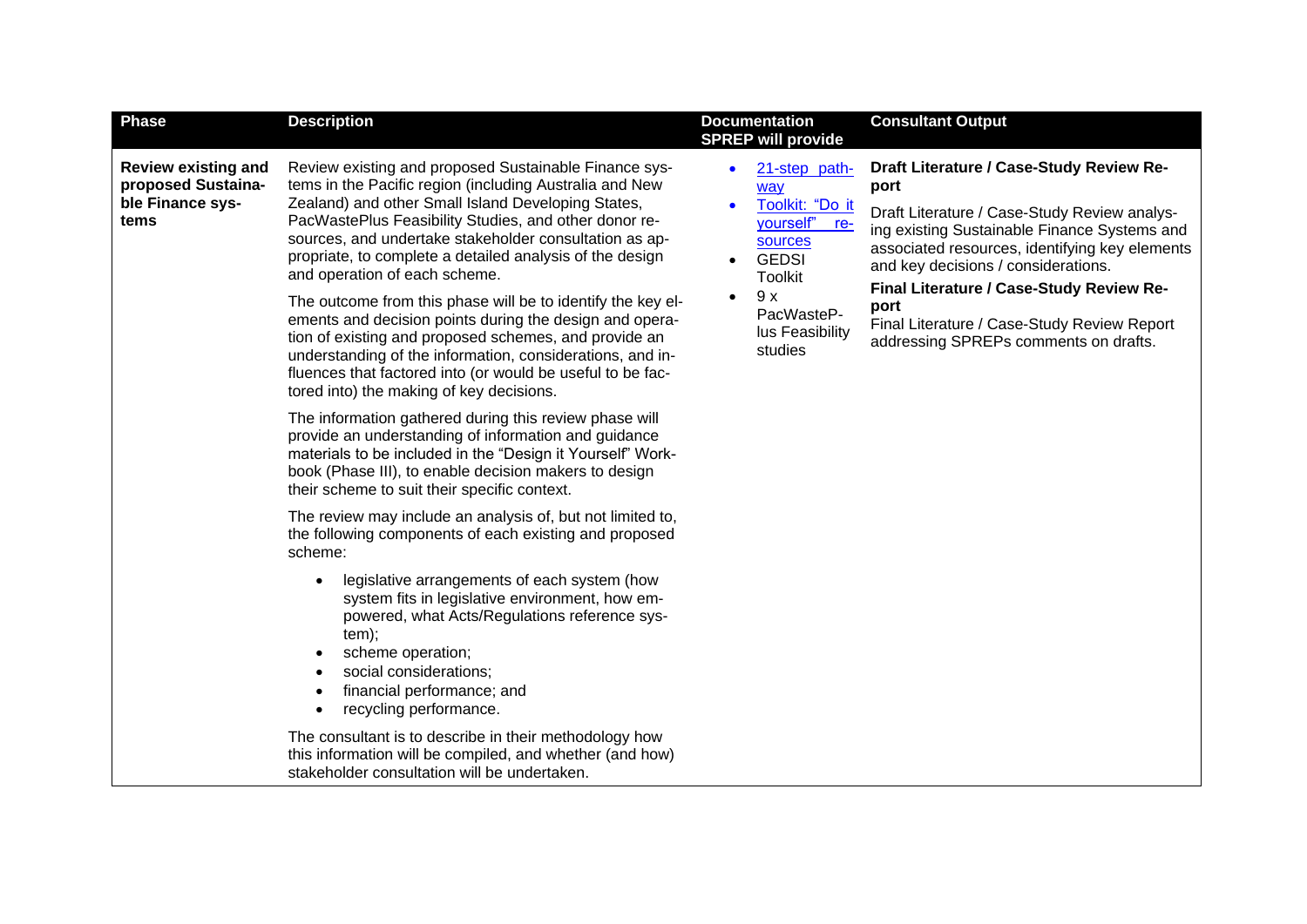| <b>Phase</b>                                                      | <b>Description</b>                                                                                                                                                                                                                                                                                                                                                                                                                                                                                                                                                                                                                                                                                                                                                         | <b>Documentation</b><br><b>SPREP will provide</b>                | <b>Consultant Output</b>                                                                                                                          |
|-------------------------------------------------------------------|----------------------------------------------------------------------------------------------------------------------------------------------------------------------------------------------------------------------------------------------------------------------------------------------------------------------------------------------------------------------------------------------------------------------------------------------------------------------------------------------------------------------------------------------------------------------------------------------------------------------------------------------------------------------------------------------------------------------------------------------------------------------------|------------------------------------------------------------------|---------------------------------------------------------------------------------------------------------------------------------------------------|
| Develop "Design it                                                | Develop a practical hands-on "Design it Yourself" Work-                                                                                                                                                                                                                                                                                                                                                                                                                                                                                                                                                                                                                                                                                                                    | PacWastePlus will                                                | Draft "Design it Yourself" Workbook                                                                                                               |
| Yourself" Workbook<br>to assist Pacific De-<br>cision Makers dur- | book for Pacific decision makers to guide evidence-based<br>decisions as they design their own Sustainable Finance<br>system.                                                                                                                                                                                                                                                                                                                                                                                                                                                                                                                                                                                                                                              | compete design work<br>associated with Work-<br>book publication | Draft "Design it Yourself" Workbook for Pacific<br>decision makers to utilise as they design their<br>Sustainable Finance system, providing guid- |
| ing the design of<br>their own Sustaina-<br>ble Finance system    | The Workbook shall follow the 21-step pathway for ARFD<br>implementation and build on the Toolkit resources al-                                                                                                                                                                                                                                                                                                                                                                                                                                                                                                                                                                                                                                                            |                                                                  | ance to consider and make evidence-based<br>decisions on key elements.                                                                            |
|                                                                   | ready developed.                                                                                                                                                                                                                                                                                                                                                                                                                                                                                                                                                                                                                                                                                                                                                           |                                                                  | Draft "Design it Yourself" Workbook                                                                                                               |
|                                                                   | The outcome from the "Design it Yourself" Workbook will<br>be to provide decision makers with a practical structured<br>approach to understand options for key elements of Sus-<br>tainable Finance schemes, and gather information, con-<br>sult effectively with stakeholders, and make evidence-<br>based decisions during the design of their scheme. Con-<br>tent should include, but not be limited to, guidance for<br>completing the following:                                                                                                                                                                                                                                                                                                                    |                                                                  | Final "Design it Yourself" Workbook address-<br>ing SPREPs comments on drafts                                                                     |
|                                                                   | Identify the need for a Sustainable Finance sys-<br>tem and legislation<br>Complete a Pre-feasibility assessment<br>$\bullet$<br>Establish a stakeholder Working Group and de-<br>٠<br>termine roles and responsibilities<br>Identify purpose of the system and determine<br>$\bullet$<br>what seek for it to achieve<br>Complete effective consultation with the public<br>$\bullet$<br>and private sector stakeholders<br>Complete effective communication with political<br>$\bullet$<br>leaders and decision makers<br>Complete a Feasibility Study analysis<br>$\bullet$<br>Identify target products to be managed through<br>٠<br>the system<br>Determine System Needs and Expenses<br>Determine System Design<br>Determine Financial implications for system relat- |                                                                  |                                                                                                                                                   |
|                                                                   | ing to operative decisions (i.e., on system design,                                                                                                                                                                                                                                                                                                                                                                                                                                                                                                                                                                                                                                                                                                                        |                                                                  |                                                                                                                                                   |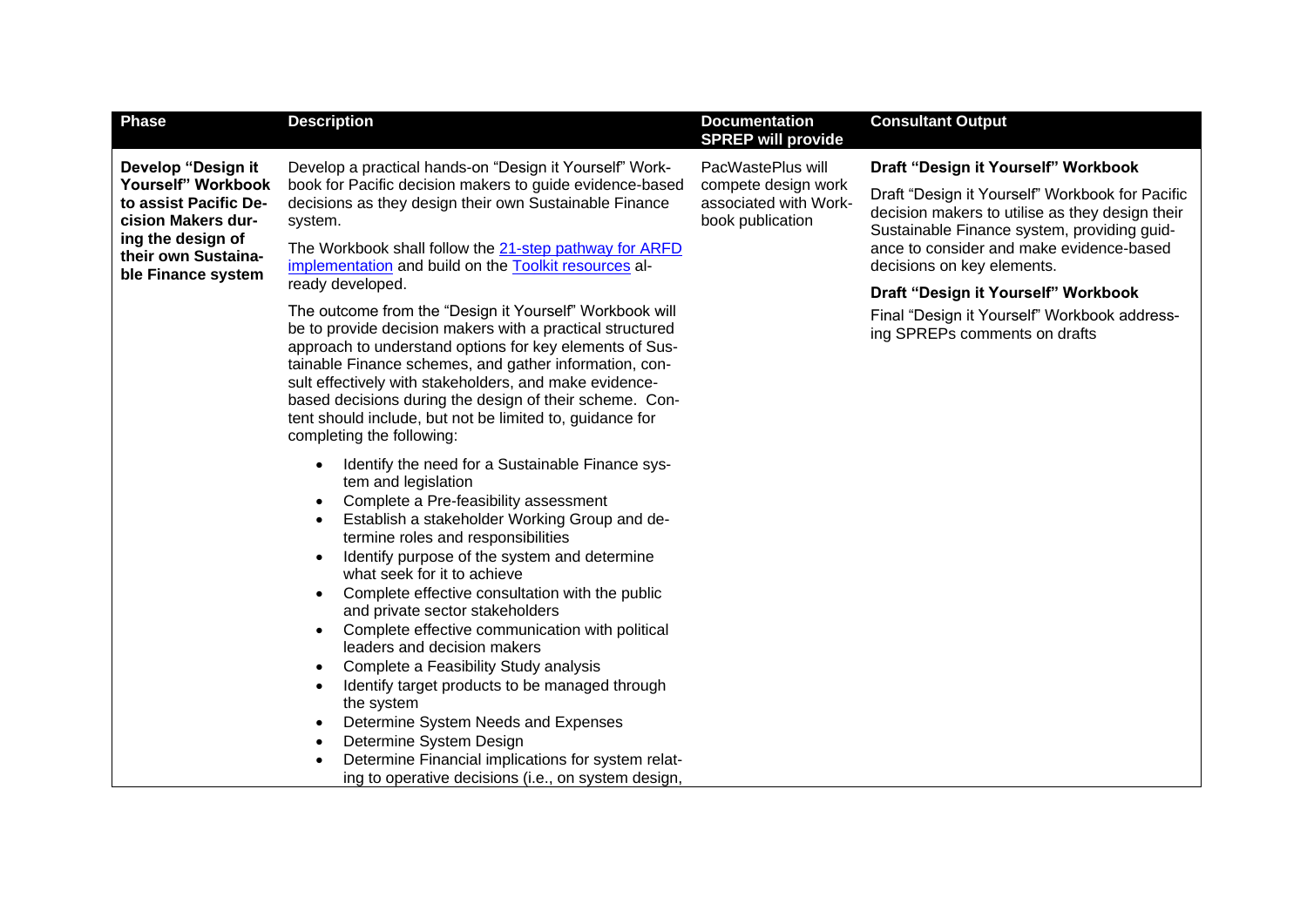| <b>Phase</b>                                                                                                                      | <b>Description</b>                                                                                                                                                                                                                                                                                                                                                                                                                                                                                                                                                                                                                                                                                                                            | <b>Documentation</b><br><b>SPREP will provide</b>                           | <b>Consultant Output</b>                                                                                                                                                                                                                                                      |
|-----------------------------------------------------------------------------------------------------------------------------------|-----------------------------------------------------------------------------------------------------------------------------------------------------------------------------------------------------------------------------------------------------------------------------------------------------------------------------------------------------------------------------------------------------------------------------------------------------------------------------------------------------------------------------------------------------------------------------------------------------------------------------------------------------------------------------------------------------------------------------------------------|-----------------------------------------------------------------------------|-------------------------------------------------------------------------------------------------------------------------------------------------------------------------------------------------------------------------------------------------------------------------------|
|                                                                                                                                   | system needs and expenses, seed funding and<br>legacy waste)<br>Calculate the "true cost" of recycling target prod-<br>$\bullet$<br>ucts<br>Calculate Seed Funding and providing for Legacy<br>$\bullet$<br>Waste<br>Determine Legislative implications relating to op-<br>erative decisions<br>Identify and implement associated elements of<br>the of system (Customs & Finance System Crea-<br>tion; Training;<br>Develop an effective Community & Industry<br>Awareness Plan and communications materials<br>Develop effective Monitoring, Evaluation & Audit-<br>ing of scheme operation                                                                                                                                                 |                                                                             |                                                                                                                                                                                                                                                                               |
| <b>Develop training</b><br>modules / material<br>to guide the com-<br>pletion of the "De-<br>sign it Yourself"<br><b>Workbook</b> | Develop training modules and materials to guide the<br>completion of the "Design it Yourself" Workbook and de-<br>sign a successful Sustainable Financing system.<br>The purpose of the training modules will be to assist deci-<br>sion makers complete the "Design it Yourself" Workbook.<br>At the end of the training, participants will have worked<br>though the key steps required for scheme design, and be<br>familiar with how to gather information, consult effectively<br>with stakeholders, and make evidence-based decisions<br>for each key step of (ideally they will have the completed<br>the Workbook in 'real time' during the training). Pacific<br>examples and case studies shall be used throughout the<br>training. | PacWastePlus will<br>compete design work<br>associated with<br>presentation | <b>Draft Training Modules / Material</b><br>Draft training modules / material for to guide<br>the completion of the "Design it Yourself"<br>Workbook<br><b>Final Training Modules / Material</b><br>Final training modules / material addressing<br>SPREPs comments on drafts |
|                                                                                                                                   | Training Modules should include, but not be limited to:                                                                                                                                                                                                                                                                                                                                                                                                                                                                                                                                                                                                                                                                                       |                                                                             |                                                                                                                                                                                                                                                                               |
|                                                                                                                                   | * Introduction (see note)<br>1.<br>2. Operative - establishing a Working Group, Feasibility<br>Study, Consultation, System Design, System Needs<br>and Expenses, Seed Funding and Legacy Waste                                                                                                                                                                                                                                                                                                                                                                                                                                                                                                                                                |                                                                             |                                                                                                                                                                                                                                                                               |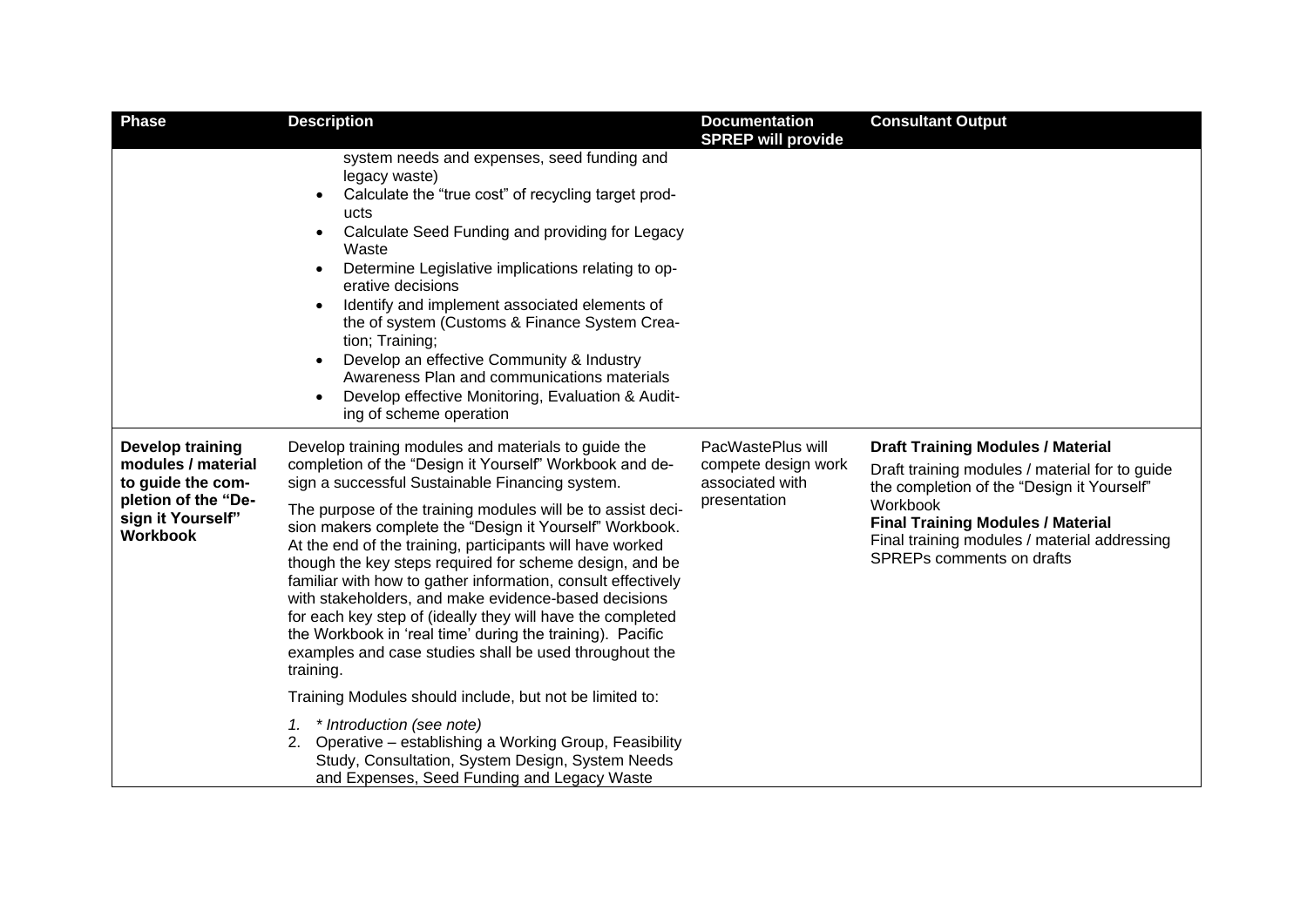| <b>Phase</b>                                                   | <b>Description</b>                                                                                                                                                                                                                                                                                                                                               | <b>Documentation</b><br><b>SPREP will provide</b>                                   | <b>Consultant Output</b>                                                                                                                      |
|----------------------------------------------------------------|------------------------------------------------------------------------------------------------------------------------------------------------------------------------------------------------------------------------------------------------------------------------------------------------------------------------------------------------------------------|-------------------------------------------------------------------------------------|-----------------------------------------------------------------------------------------------------------------------------------------------|
|                                                                | 3. Financial - System Design, System Needs and Ex-<br>penses, Seed Funding and Legacy Waste<br>4. Legislative - Political Support, Consultation, Policy,<br><b>Drafting</b><br>Implementation - Customs & Finance System Crea-<br>5.<br>tion; Training; Community & Industry Awareness;<br>Monitoring, Evaluation & Auditing; System Expansion<br>& Improvement  |                                                                                     |                                                                                                                                               |
|                                                                | * NOTE: Module 1: Introduction (Identify the need, com-<br>plete Pre-feasibility assessment) will be completed<br>through another TOR, by another project funded by the<br>Agence française de Développement (AFD), "Committing<br>to Sustainable Waste Actions in the Pacific (SWAP)" pro-<br>ject. SPREP will manage the linkages between the two<br>projects. |                                                                                     |                                                                                                                                               |
|                                                                | Initially, this training course will be delivered as four ap-<br>proximately 1-2 hour face-to-face virtual modules (Phase<br>V), but it is intended that the training modules will also be<br>developed into a self-paced e-learning "moodle" format,<br>so participants can also undertake the training at their<br>own time and speed.                         |                                                                                     |                                                                                                                                               |
|                                                                | The consultant is to describe in their methodology<br>whether (and how) the training modules will be able to be<br>integrated into the moodle platform.                                                                                                                                                                                                          |                                                                                     |                                                                                                                                               |
|                                                                | If the consultant can develop the training using moo-<br>dle, please detail any extra details and budget con-<br>siderations.                                                                                                                                                                                                                                    |                                                                                     |                                                                                                                                               |
| Deliver (on-line)                                              | Deliver the "Design Your Sustainable Financing Scheme"                                                                                                                                                                                                                                                                                                           | PacWastePlus will co-                                                               | <b>On-line Training Sessions Held</b>                                                                                                         |
| "Design Your Sus-<br>tainable Financing<br>Scheme" training to | Training Modules to Pacific decision makers and assis-<br>tants via a virtual (zoom) platform over the course of ap-<br>proximately one month.                                                                                                                                                                                                                   | ordinate the timing,<br>promotion, and invita-<br>tions for the on-line<br>training | Deliver the "Design Your Sustainable Financ-<br>ing Scheme" training modules to pacific deci-<br>sion makers over the course of approximately |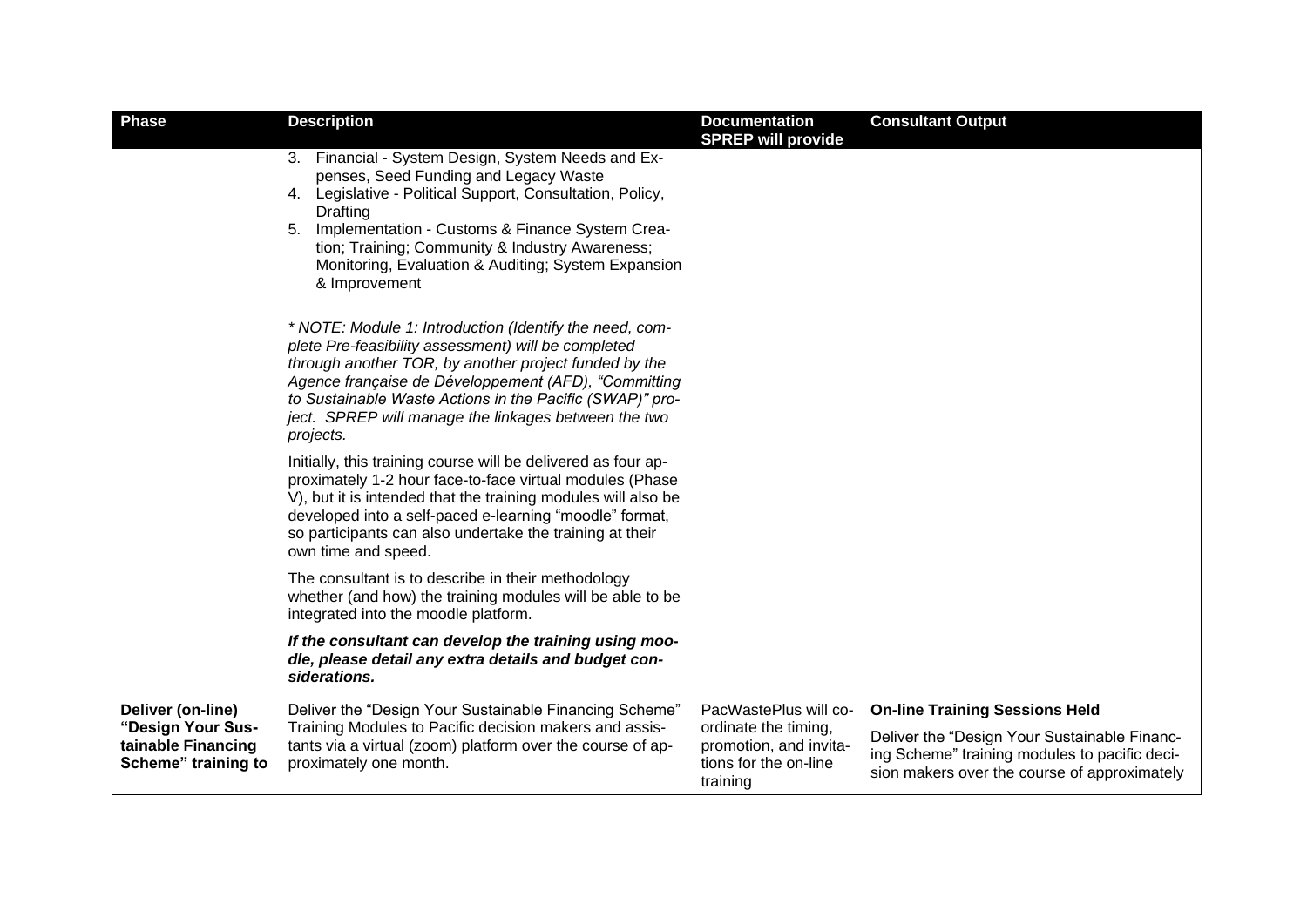| <b>Phase</b>                             | <b>Description</b>                                                                                                                                                                                                                                           | <b>Documentation</b><br><b>SPREP will provide</b> | <b>Consultant Output</b>                                                                        |
|------------------------------------------|--------------------------------------------------------------------------------------------------------------------------------------------------------------------------------------------------------------------------------------------------------------|---------------------------------------------------|-------------------------------------------------------------------------------------------------|
| <b>Pacific Decision</b><br><b>Makers</b> | The consultant will work through each Module and assist<br>countries to complete the "Design it Yourself" Workbook.<br>Country representatives may be given homework be-<br>tween each session where they can obtain data and li-<br>aise with stakeholders. |                                                   | one month. Provide participant sign-in sheets,<br>and results from post-training questionnaire. |
|                                          | At the end of the training modules, decision makers will<br>have a high-level understanding of how to complete the<br>"Design it Yourself" Workbook (ideally they will have the<br>completed the Workbook in 'real time' during the train-<br>ing).          |                                                   |                                                                                                 |